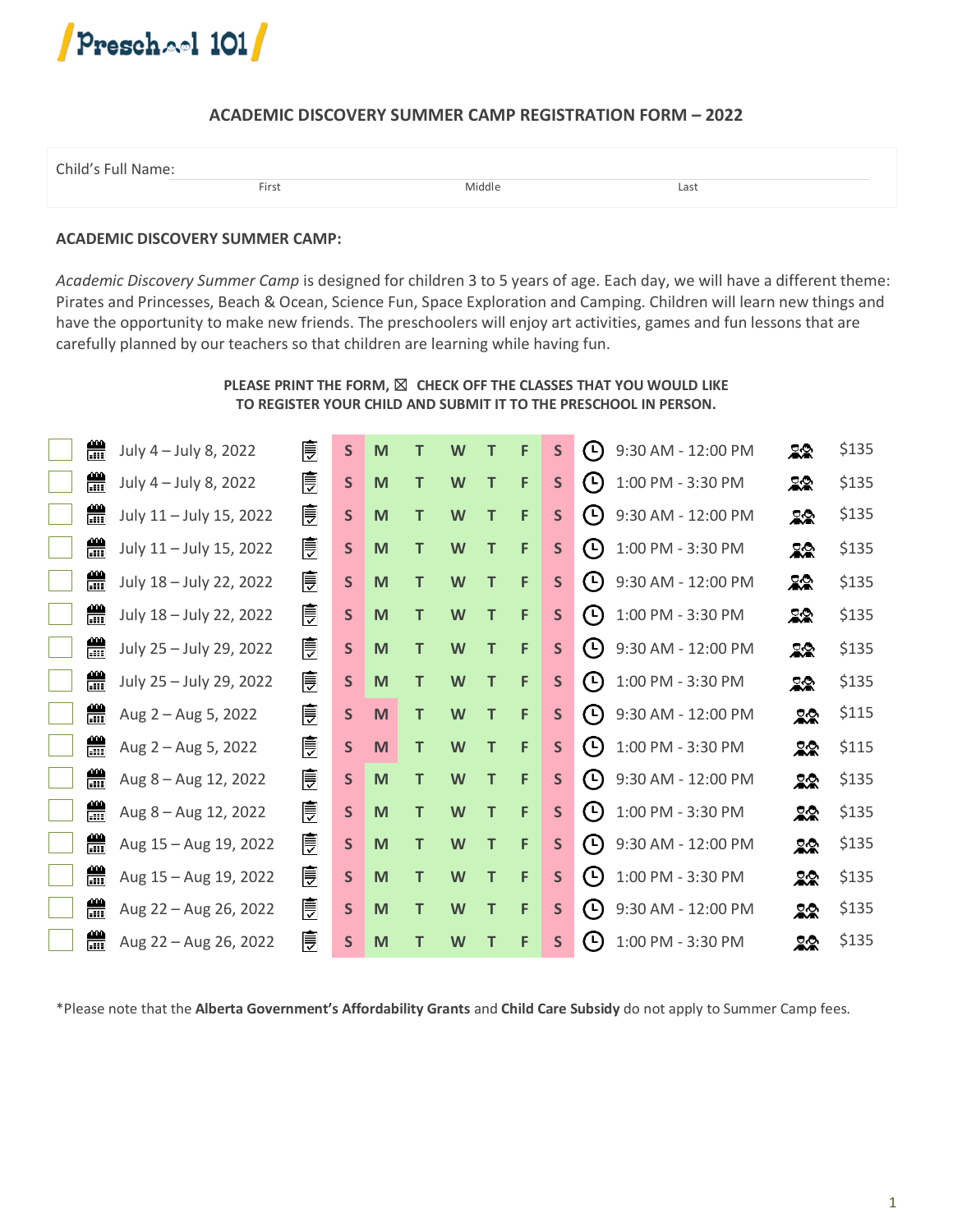

| Preschael 101                                                                                                          |               |                                                         |                |                             |                              |  |  |
|------------------------------------------------------------------------------------------------------------------------|---------------|---------------------------------------------------------|----------------|-----------------------------|------------------------------|--|--|
| <b>STUDENT INFORMATION</b> (Please Print Clearly)                                                                      |               |                                                         |                |                             |                              |  |  |
| Child's Full Name:                                                                                                     |               |                                                         | Date of Birth: |                             | $\Box$ Female<br>$\Box$ Male |  |  |
| First<br>Child's Home Address:                                                                                         | Middle        | Last                                                    |                | (M/D/Y)                     |                              |  |  |
|                                                                                                                        | Number/Street |                                                         | City/Province  |                             | Postal Code                  |  |  |
| Home Phone:                                                                                                            | E-mail:       |                                                         |                | Language(s) spoken at home: |                              |  |  |
| Siblings - Name(s) and Age(s):                                                                                         |               |                                                         |                |                             |                              |  |  |
| Will your child be coming with an aide from an agency? If so, what is the name of the agency?                          |               |                                                         |                |                             |                              |  |  |
| Is there any information that the preschool should know which would help the teacher work effectively with your child? |               |                                                         |                |                             |                              |  |  |
| Are parents living together? Yes □ No □                                                                                |               | If no, who has custody of child during preschool hours? |                |                             |                              |  |  |
| <b>PARENT INFORMATION</b>                                                                                              |               | Mother (or Legal Guardian)                              |                |                             | Father (or Legal Guardian)   |  |  |
| <b>Name</b><br>(First Name, Last Name)                                                                                 |               |                                                         |                |                             |                              |  |  |
| <b>Address</b>                                                                                                         |               |                                                         |                |                             |                              |  |  |
| (Street, City, Province, Postal Code)                                                                                  |               |                                                         |                |                             |                              |  |  |
| Email                                                                                                                  |               |                                                         |                |                             |                              |  |  |
| <b>Home Phone</b>                                                                                                      |               |                                                         |                |                             |                              |  |  |
| <b>Cell Phone</b>                                                                                                      |               |                                                         |                |                             |                              |  |  |
| <b>Work Phone</b>                                                                                                      |               |                                                         |                |                             |                              |  |  |
| <b>Occupation</b> (optional)                                                                                           |               |                                                         |                |                             |                              |  |  |
| (for field trip or volunteer purposes)<br><b>Full Legal Name of Payer of Fees</b>                                      |               |                                                         |                |                             |                              |  |  |
| (For Tax Receipt)<br>AUTHORIZED PERSON(S) INFORMATION (CANNOT BE parents/guardians)                                    |               |                                                         |                |                             |                              |  |  |
| * To whom your child may be released if parent(s) cannot be contacted                                                  |               |                                                         |                |                             |                              |  |  |
| 1. Name:                                                                                                               |               | Home Phone:                                             |                |                             |                              |  |  |
| Relationship:                                                                                                          |               | Cell Phone:                                             |                |                             |                              |  |  |
| 2. Name:                                                                                                               |               | Home Phone:                                             |                |                             |                              |  |  |
| Relationship:                                                                                                          |               |                                                         | Cell Phone:    |                             |                              |  |  |
| <b>EMERGENCY CONTACT INFORMATION (CANNOT BE Parents and Guardians)</b>                                                 |               |                                                         |                |                             |                              |  |  |
| Name:                                                                                                                  |               | Relationship to Child:                                  |                | Ph:                         | Cell:                        |  |  |
| Address:                                                                                                               |               |                                                         |                |                             |                              |  |  |
| Number/Street                                                                                                          |               |                                                         | City/Province  |                             | Postal Code                  |  |  |

Alberta Health Care Number: (Mandatory)

### **ALLERGIES & VACCINATION INFORMATION** (Please ⊠ one)

☐ Immunization records provided and attached ☐ Immunization records not available

**Allergies** *(if applicable)*:

**Medication or Action Taken** *(i.e. Benadryl, Epipen, etc.)***:**

**RELEASE OF LIABILITY**: I hereby consent to *Preschool 101 Inc*. to have care and custody of my child during the times registered, and hereby recognizes and acknowledges that *Preschool 101 Inc*. will not be responsible for personal injury or loss. I give permission for the staff at *Preschool 101 Inc*. to administer first aid to my child if there is a minor injury. In the event that the injury of my child requires further medical attention and I cannot be located, I hereby consent to *Preschool 101 Inc*. calling an ambulance if deemed necessary. It is my responsibility for any costs incurred.

**Parent/Guardian Signature: Date:**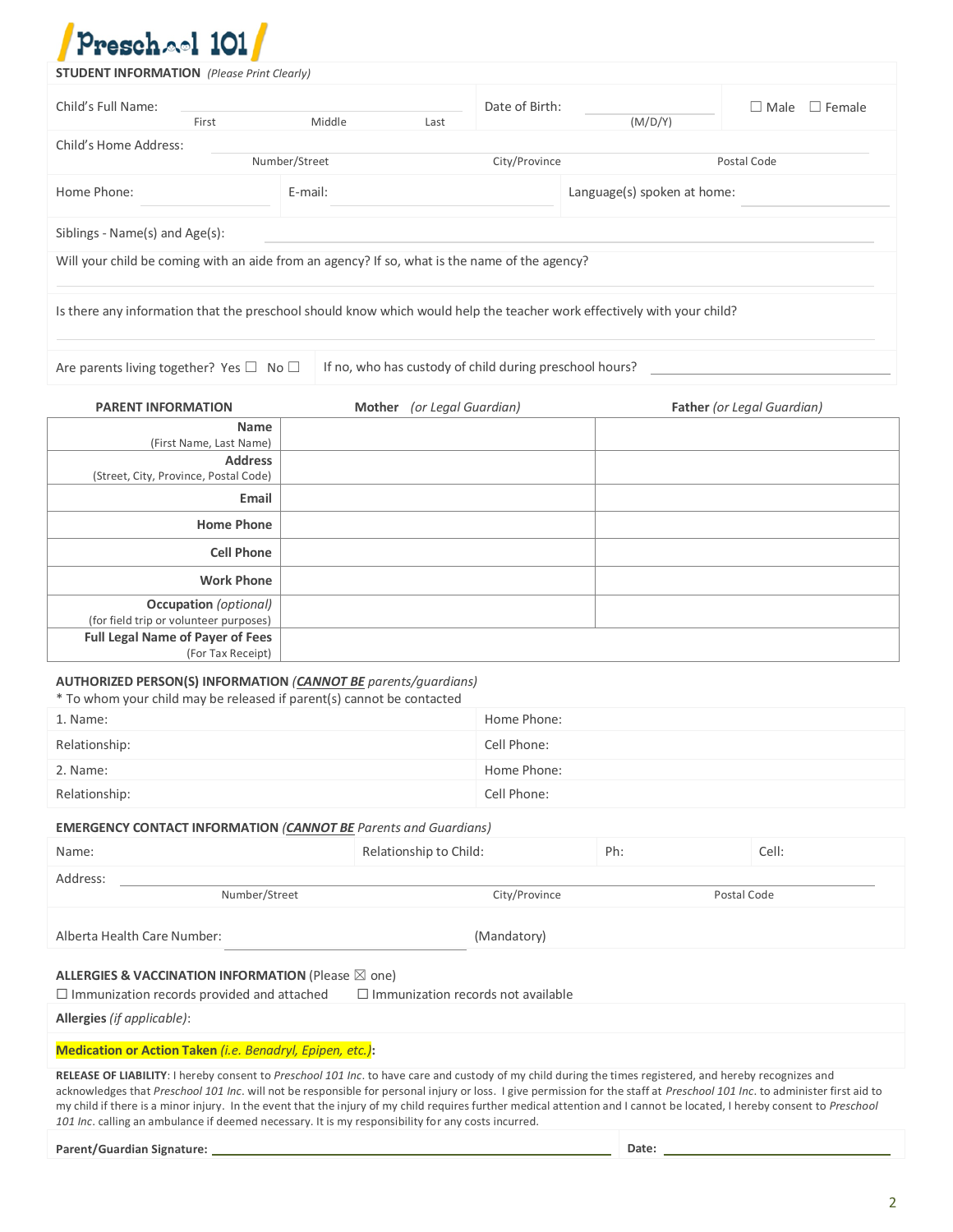

### **DISCIPLINE POLICY:**

At *Preschool 101*, we recognize that children are always learning and growing to develop as an individual with distinct character at different ages. It is our responsibility as Teachers and Parents to establish guidelines to foster good behaviour by communicating with the children so they can learn to respect themselves, their peers, the authorities and environment around them.

At *Preschool 101* we teach, create, promote and model positive behaviour for our preschoolers. However, should any behavioural expectations need to be addressed; the following techniques will be used:

- Redirection to a choice of another activity *(if applicable)*;
- Recognizing and rewarding positive behaviour;
- Discussion with child if they show inappropriate or disrespectful behaviour;
- Temporary removal from the group, inside the classroom, for some "thinking time"(1 minute per age of child);
- Teacher and Parent will meet to discuss strategy for further steps to be taken if the child continues to misbehave in class. If required, the Principal Educator may be requested to take part in the meeting.

The following techniques are **PROHIBITED** at *Preschool 101*:

- Children will not be disciplined in a punitive manner;
- Physical punishment;
- Withholding food;
- Emotional deprivation; and
- Isolation.

**\* Important**: I understand that my child must be toilet trained before attending preschool.

### **CANCELLATION & PAYMENT POLICY:**

To cancel your registration, a 1 Month written notice is required. There will be an NSF fee of \$25.00 for each cheque returned. Please make cheques payable to: **Preschool 101 Inc.** 

| Parent/Guardian Signature | Date |  |
|---------------------------|------|--|
| FOR OFFICIAL USE ONLY:    |      |  |

| $\sim$<br>Start<br>. date: | Receipt No: | Notes: |  |
|----------------------------|-------------|--------|--|
|                            |             |        |  |

#### **Registration Checklist for Parents and Guardians:**

 $\Box$  All pages of the Registration Form have been completed, initialled and signed.

 $\Box$  All Fees submitted are to be submitted by: Post-dated cheques, eTransfer or Cash.

#### **FEE PAYMENT OPTIONS:**

- **A. eTransfer Instruction:**
	- Please contact *Preschool 101* for instructions.

#### **B. Cheque and Post-dated Cheques:**

Please make your cheques payable to: Preschool 101 Inc.

#### **C. Cash:**

▪ We accept *Cash (please bring exact amount for payment as we do not keep cash onsite for change).*

**Note: Registration is considered completed and a spot is guaranteed only if ALL of the above are submitted.**

*(Initial)*